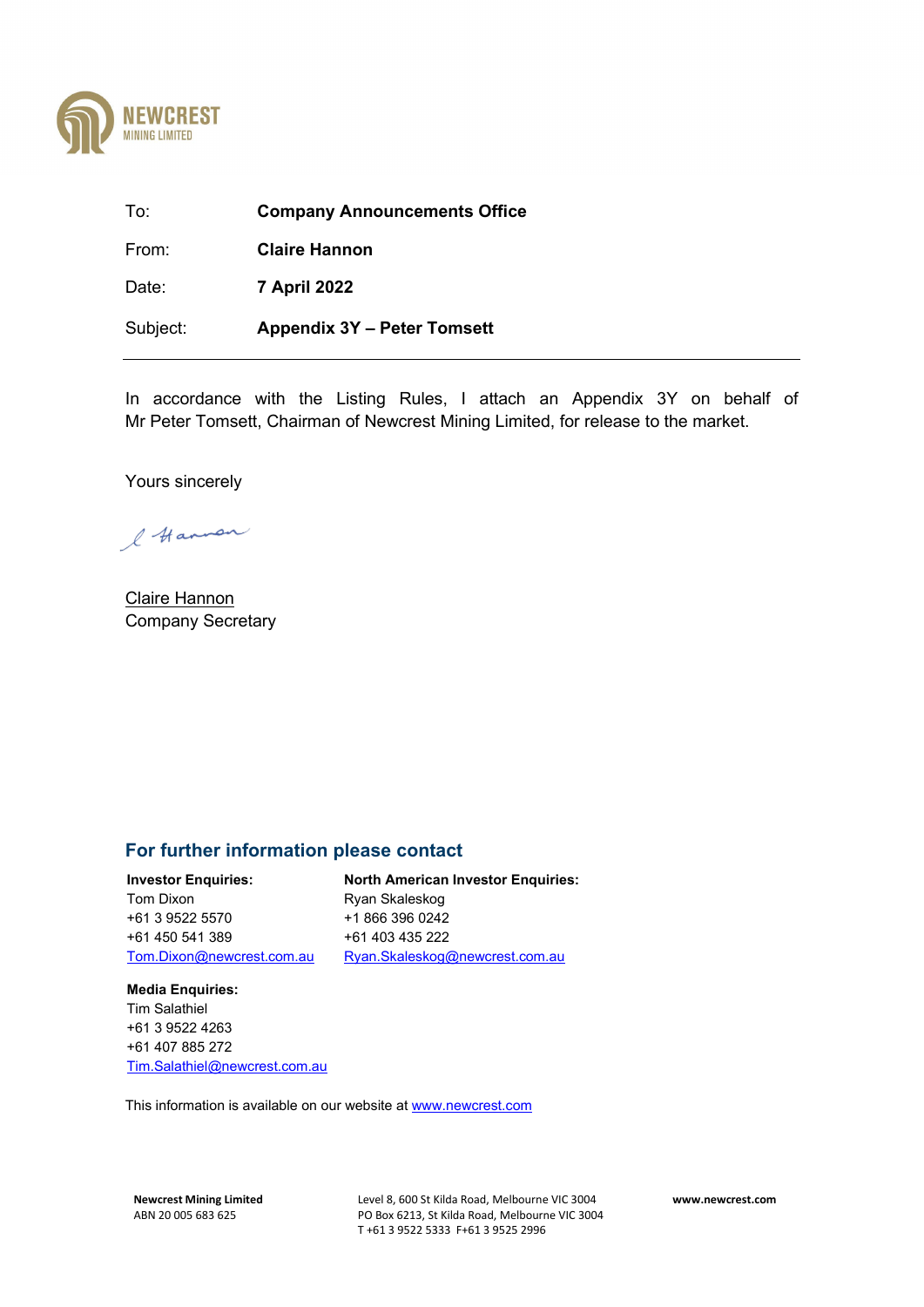*Rule 3.19A.2*

# **Appendix 3Y**

# **Change of Director's Interest Notice**

*Information or documents not available now must be given to ASX as soon as available. Information and documents given to ASX become ASX's property and may be made public.*

Introduced 30/09/01 Amended 01/01/11

| Name of entity | <b>Newcrest Mining Limited</b> |
|----------------|--------------------------------|
| <b>ABN</b>     | 20 005 683 625                 |

We (the entity) give ASX the following information under listing rule 3.19A.2 and as agent for the director for the purposes of section 205G of the Corporations Act.

| <b>Name of Director</b> | <b>Peter William Tomsett</b> |
|-------------------------|------------------------------|
| Date of last notice     | 15 November 2021             |

#### **Part 1 - Change of director's relevant interests in securities**

*In the case of a trust, this includes interests in the trust made available by the responsible entity of the trust*

Note: In the case of a company, interests which come within paragraph (i) of the definition of "notifiable interest of a director" should be disclosed in this part.

| Direct or indirect interest                                                                                                                         | Indirect                                                                                                                                                                                                     |  |
|-----------------------------------------------------------------------------------------------------------------------------------------------------|--------------------------------------------------------------------------------------------------------------------------------------------------------------------------------------------------------------|--|
| Nature of indirect interest<br>(including registered holder)<br>Note: Provide details of the circumstances giving rise to the relevant<br>interest. | An indirect holding in shares in Newcrest<br>Mining Limited held by Mr Tomsett and his<br>wife Lyndall Tomsett as trustees of the<br>Tomsett Family Trust, of which Mr and Mrs<br>Tomsett are beneficiaries. |  |
| Date of change                                                                                                                                      | 31 March 2022                                                                                                                                                                                                |  |
| No. of securities held prior to change                                                                                                              | 41,977 ordinary shares held by Mr Tomsett<br>and his wife Lyndall Tomsett as trustees of<br>the Tomsett Family Trust.                                                                                        |  |
| <b>Class</b>                                                                                                                                        | <b>Ordinary Shares</b>                                                                                                                                                                                       |  |
| Number acquired                                                                                                                                     | 166 Ordinary Shares                                                                                                                                                                                          |  |
| Number disposed                                                                                                                                     | Nil                                                                                                                                                                                                          |  |
| <b>Value/Consideration</b><br>Note: If consideration is non-cash, provide details and estimated<br>valuation                                        | A\$26.33 per Ordinary Share                                                                                                                                                                                  |  |
| No. of securities held after change                                                                                                                 | 42,143 Ordinary Shares held by Mr Tomsett<br>and his wife Lyndall Tomsett as trustees of<br>the Tomsett Family Trust.                                                                                        |  |

<sup>+</sup> See chapter 19 for defined terms.